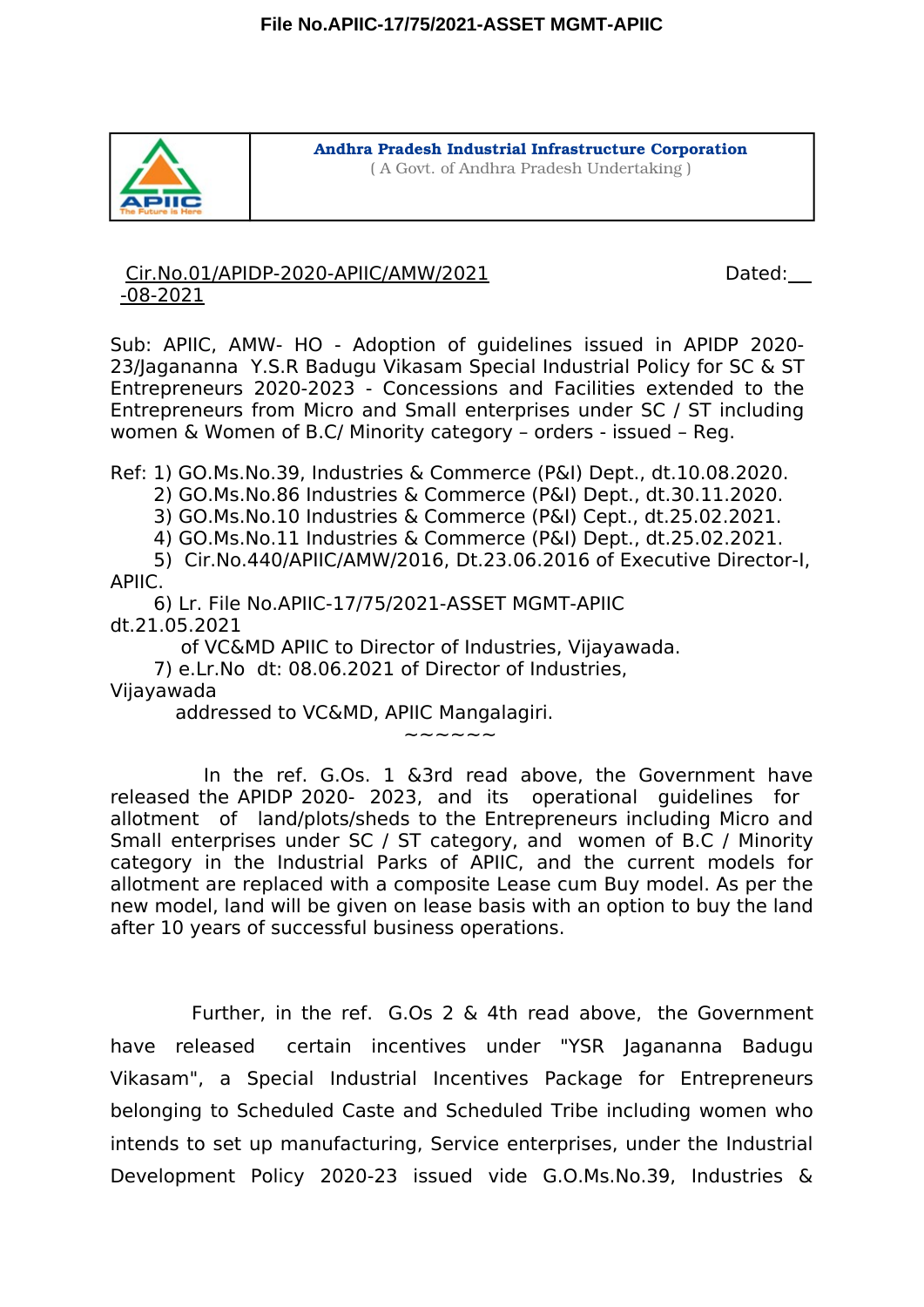## **File No.APIIC-17/75/2021-ASSET MGMT-APIIC**

Commerce (P&I) Department, dated 10.08.2020.

Further, as part of the above policy and guidelines, the Government after careful examination of the matter, accorded permission to APIIC to reduce the rate of interest from 16 % to 8 % under "YSR Jagananna Badugu Vikasam", a Special Industrial Incentives Package for Entrepreneurs belonging to Scheduled Caste and Scheduled Tribe including women who intends to set up manufacturing, Service enterprises, under para No.6 of G.O.Ms.No.11, Industries & Commerce (P&I) Department, dated 25.02.2021, and also 50% or a maximum of **Rs.20.00 Lakhs rebate** on land cost under MSE category.

Further Vide G.O.Ms.No.10, guidelines are issued in respect of rebate on land cost for Women Entrepreneurs from Micro and Small enterprises of B.C / Minority category and allowed 50% rebate limited to 20 lakhs on land cost.

In pursuance of the above policy and guidelines, the matter has been placed before the 229<sup>th</sup> Board Meeting held on 06-05- 2021 for deliberations and the Board has accorded its approval as follows:

- to extending 50% or a maximum of **Rs.20.00 Lakhs rebate** on land cost to all Micro and Small SC and ST including Women entrepreneurs of BC and Minority Community in terms of APIDP-2020-2023 & Jagananna Badugu Vikasam.
- To consider to reduce the rate of interest from 16 % to 8 % in respect of all SC and ST entrepreneurs under IDP 2020- 23/Jagananna Badugu Vikasam.
- For past allotments against which the installments were received/ receivable by APIIC at 16% rate of interest from the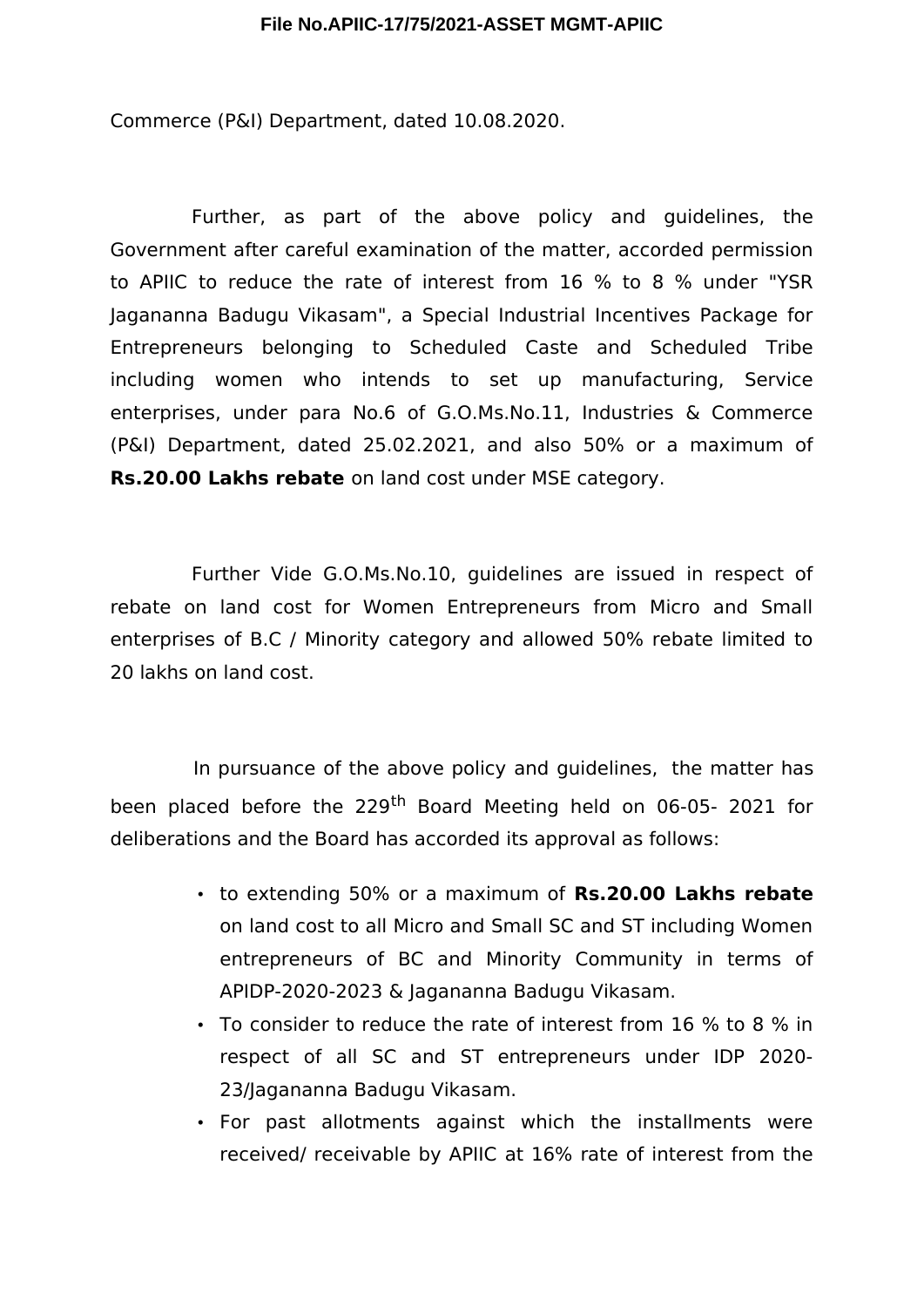SC/ST entrepreneurs up to 31.03.2020, no refunds/adjustment shall be made by APIIC but against future installments/balance payment where the interest rate is to be charged at **8 % rate** of interest and accordingly revised.

- To implement the orders with retrospective effect i.e., for the policy period from 01.04.2020 to 31.03.2023, making the benefts of the G.O., applicable to those SC/ST entrepreneurs for whom allotments were already made but the lease transaction is not complete.
- "Women Entrepreneurs from Micro and Small enterprises of B.C / Minority category are eligible for 50 % rebate on land cost subject to a maximum of Rs. 20 lakhs".

In this regard, sought clarifcation on the issue of rebate on land cost to eligible activities & entrepreneurs under A.P.I.D.P 2020-23 & Y.S.R Jagananna Badugu Vikasam 2020-23 schemes, vide ref. 6th cited, and vide ref. 7th cited the Director of Inds, GoAP has clarifed as follows.

- i. In the cases of SC/ST entrepreneurs and Women Entrepreneurs from Micro and Small enterprises of B.C / Minority category have to apply for eligible rebate on land cost through online incentives portal to GM, DIC concerned who will decide on the eligibility of the unit and also monitor the continuous working of the unit in the approved line of activity for 6 years in case of MSEs.
- ii. The proposed incentive is the REBATE ON LAND COST which has to be given only at the time of lease agreement/lease deed. Therefore APIIC shall give rebate on land cost as per eligibility norms prescribed in operational guidelines subject to DIEPC sanction later. The same may be ensured at the time of lease deed by the Zonal Managers.

Therefore, all the Zonal Managers shall modify the allotment terms & conditions in lease deed suitably and follow the guidelines now issued and take necessary action in the matter.